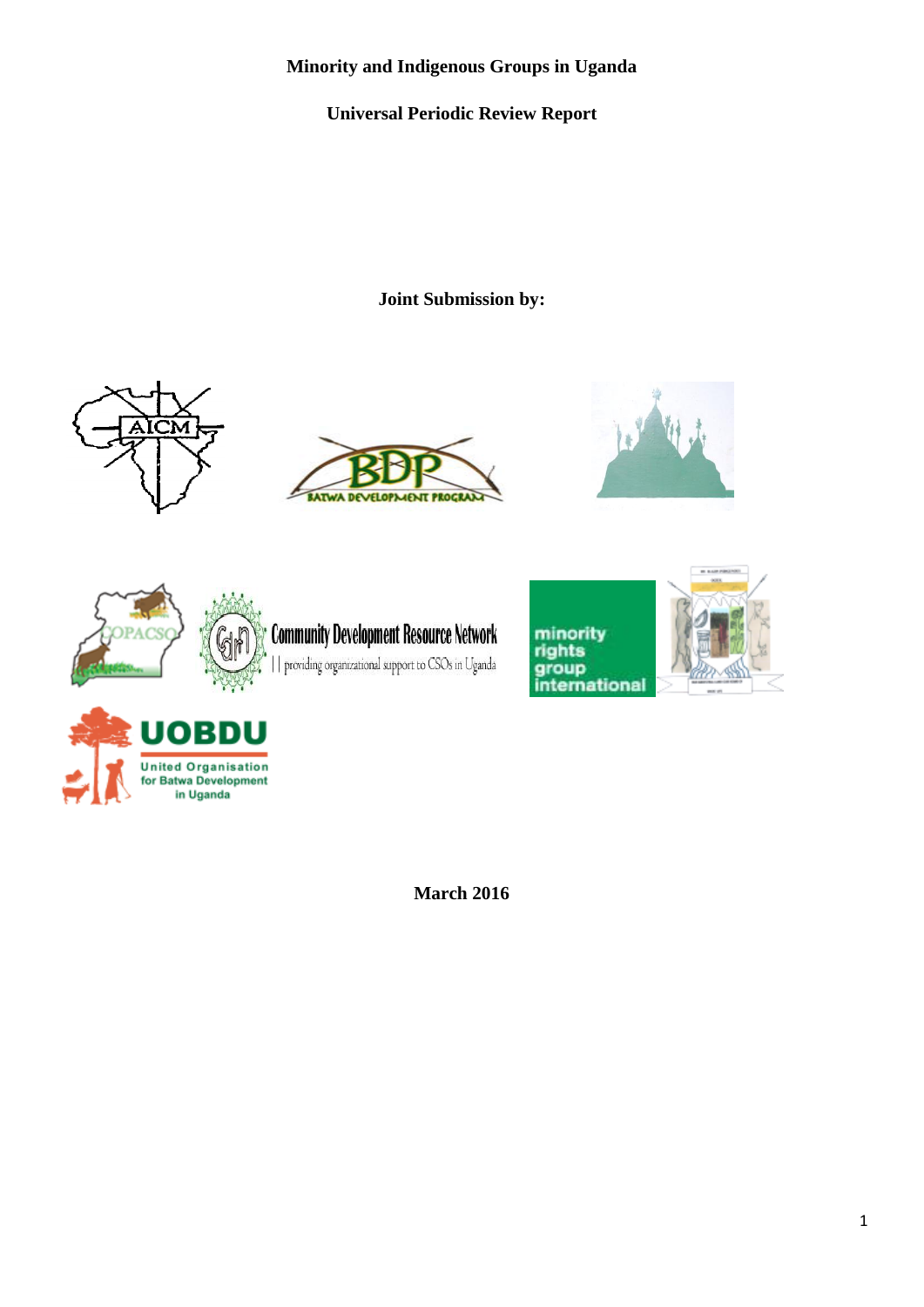### **I. Submitting NGOs**

- 1. **African International Christian Ministry (AICM)** is a non-governmental, non-denominational, nonpartisan and a non-profit making organization which was founded in 1983. It is registered with the Uganda National NGO board 85/90. AICM is incorporated under the Trustees Incorporation Act. and in United Kingdom with the Charities Commission Reg. No. 1011451 (Friends of AICM). AICM's Strategic focus was mainly in the areas of Community Based Health Care (CBHC), Community Development, Promotion of Technical/ Vocational Education, Support for Orphans' and Vulnerable Children (OVCs), Literacy, Evangelism & Christian Leadership Development, Promotion of Human rights and Livelihoods for the highly marginalized and vulnerable Batwa communities of Southwestern Uganda, Research and Documentation, Advocacy and Lobbying, among others. AICM has its headquarters in Kabale Municipality, Kabale District in the Republic of Uganda. [www.aicmuganda.org](http://www.aicmuganda.org/) / [www.aicm.org.uk](http://www.aicm.org.uk/)
- 2. **The ELIANA R's & JAMP Banyabindi Foundation (ERJBF)** is a of projects oriented organization founded in 2004 and composed of orphans, disabled children who are mentally retarded and others born physically fit. It focuses on environmental protection, education, ethnic minority rights, training, economic empowerment, research, culture and land rights.
- 3. The **Basongora Group for Justice and Human Rights (BGJHR)** is a community based organization that works as Basongora community voice in Kasese District.
- 4. The **Batwa Development Program (BDP)** is a community based organization that was established in the Bwindi region in 2008 with a vision to help Batwa, who were evicted from the Bwindi Impenetrable Forest in 1992, emerge from a life of poverty with an improved and sustainable status of life. BDP seek to empower the Batwa community through education, land and food security, spiritual growth, civic education, and sustainable income generation so they become valued and law abiding members of society. BDP's programme areas include education, healthcare, land acquisition and home-building, and income generation. Special programmes for clean water/sanitation and for spiritual outreach are also supported by the BDP. [www.batwaexperience](http://www.batwaexperience/)
- 5. The **Benet Lobby Group (BLG)**, is a nongovernmental organization that operates in the districts of Kween, Kapchorwa and Bukwa, in the sub counties bordering Mount Elgon national park. The organization was formed in 1972 as a pressure group to act as a voice to the unsettled Benet people (Ndorobos). In order to end these injustices, BLG has engaged in a number of activities with different organizations, stakeholders and the community within the Benet community. BLG has since then been lobbying for permanent resettlement, accession of social services like good roads, hospitals, schools, and good water from the government. It became a CBO in 1999, and then registered as a local NGO in 2006.
	- 6. The **Coalition of Pastoralist Civil Society Organisations (COPACSO)** was formed in 2005 as a loose coalition of civil society organizations working for the advancement of pastoralists in Uganda. It provides a platform for member organizations to engage in policy formulation and advocacy for recognition of pastoralism and the right of pastoralists to benefit from national and local resources. The goal of the coalition is to achieve national policy and local practices that enhance capabilities and improve the welfare of pastoralists. [http://www.copacso.org](http://www.copacso.org/)
	- 7. The **Community Development Resource Network (CDRN)** is a local, independent and non-profit nongovernmental organization registered by National NGOs Board and the Registrar of Companies to operate in all parts of Uganda.It was founded in 1994 to support community development work through participatory techniques and to assist organizations involved in such work to be more effective in meeting their mandates. CDRN also recognizes the importance of influencing policies and decisions in the environment within which civil society operate. CDRN is strongly committed to making an effective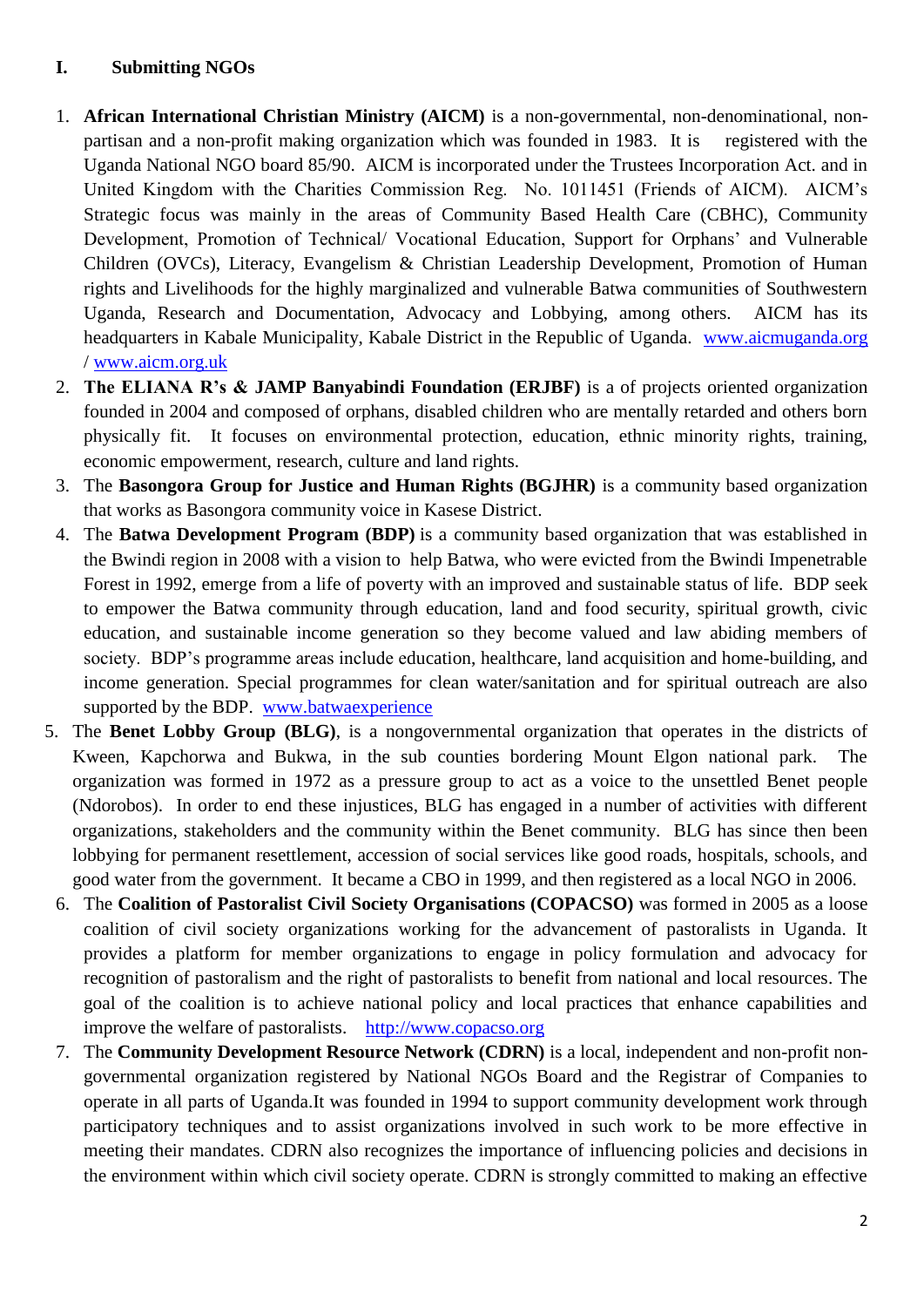contribution to righting social injustices in Uganda, which are seen as arising from gender and other forms of inequality, poor governance, limited empowerment and the denial of rights.

- 8. The **Minority Rights Group International (MRG)** is an international human rights non-governmental organization working to secure rights for ethnic, religious and linguistic minorities and indigenous peoples around the world. It has a consultative status with the United Nations Economic and Social Council (ECOSOC) and observer status with the African Commission for Human and Peoples' Rights. MRG's head office is in London, United Kingdom with Africa Regional Office in Kampala, Uganda. It operates in Africa, Asia and Europe (non-European Union countries). Through training and education, legal cases, publications and the media, MRG supports minority and indigenous peoples as they strive to maintain their rights to the land they live on, the languages they speak, to equal opportunities in education and employment, and to full participation in public life. [www.minorityrights.org](http://www.minorityrights.org/)
- 9. The **Mount Elgon Benet Indigenous Ogiek Group (MEBIO)** is a community based organization, formed and registered in 2012 by concerned community members in the Benet resettlement area. The prime objective of the association is to champion the plight of its people who are facing not only marginalization, but also discrimination and human rights violations.
- 10. The **United Organisation for Batwa Development in Uganda (UOBDU)** was established in 2000 by the Batwa themselves and registered in 2002 as a national NGO. It aims to support Batwa in Uganda to address their land issues and other socioeconomic problems and to help them develop sustainable livelihoods. [https://uobdu.wordpress.com](https://uobdu.wordpress.com/)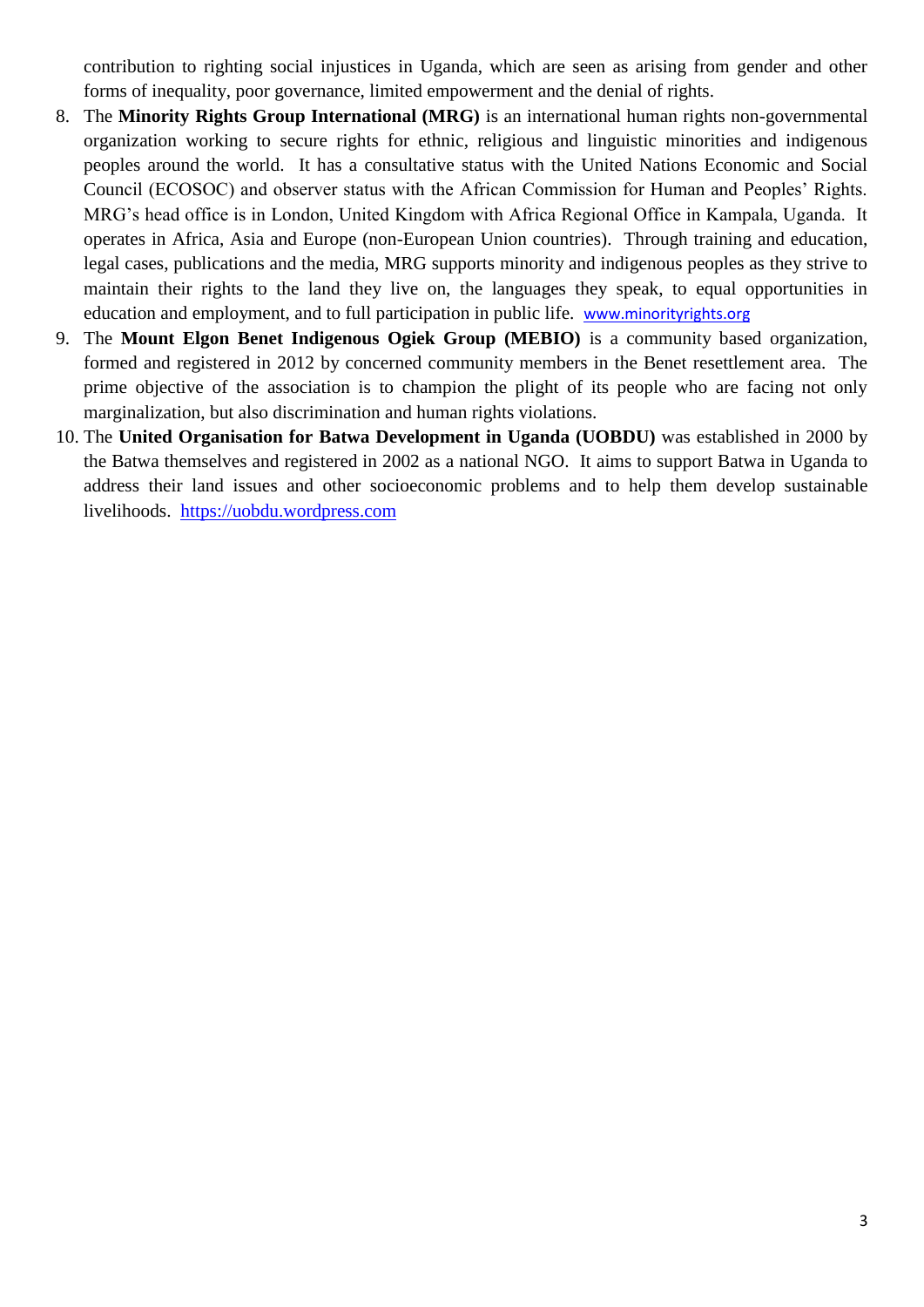## **II. Introduction**

- 11. The very first article of Universal Declaration of Human Rights puts it clear that "All human beings are born free and equal in dignity and rights. They are endowed with reason and conscience and should act towards one another in a spirit of brotherhood". In the same vein, the International Covenant on Civil and Political Rights stipulates that (Art 26) "All persons are equal before the law and are entitled without any discrimination to the equal protection of the law. In this respect, the law shall prohibit any discrimination and guarantee to all persons equal and effective protection against discrimination on any ground such as race, colour, sex, language, religion, political or other opinion, national or social origin, property, birth or other status." These human right principles are also echoed by the Uganda Constitution in its Art 21 (1) saying "All persons are equal before and under the law in all spheres of political, economic, social and cultural life and in every other respect and shall enjoy equal protection of the law". As such, no one should be discriminated against on any basis whatsoever, be it sex, race, colour, ethnic origin, tribe, birth, creed or religion, social or economic standing, political opinion or disability.
- 12. As a country, Uganda is endowed with multi-tribal population composition and the 1995 constitution explicitly recognises 56 tribes and recent amendments place them at 65. Among these tribes, some have become minority, not only in numbers, but also in terms of their socio-economic and political inclusion. The minority communities are found in different regions of the country. Some of the commonly recognized minority communities are identified as: in the north East – Alur, Ik (Teuso), Tipenth, Karamojong cluster, in North West - Lugbara, Luluba, Ma'di, Kakwa, Nubian; in the Eastern – the Benet (Ndorobo) in the mid-Western – Bagungu, Bakenyi, Bavuma, Ik (Teuso), Soo; and in the South West - Batwa (Abayanda), Basongora, Banyabindi, Bamba, Bakonzo<sup>1</sup>.
- 13. Though there is no universally agreed upon definition of "minority groups", such groups share same plights of discrimination manifest in form of poor services (health, education, water,…) compared to other tribes. In the United Nations Minorities Declaration, the term "minorities" refers to a group of people based on national or ethnic, cultural, religious and linguistic identity. Minority community can also be referred to as "A group numerically inferior to the rest of the population of a State, in a nondominant position, whose members - being nationals of the State - possess ethnic, religious or linguistic characteristics differing from those of the rest of the population and show, if only implicitly, a sense of solidarity, directed towards preserving their culture, traditions, religion or language<sup>2</sup>".
- 14. Not specifying, or defining, who minorities are, the 1995 Uganda constitution in Art 36 states one of the rights of minorities: "minorities have a right to participate in decision-making processes and their views and interests shall be taken into account in the making of national plans and programmes'. Whereas this provision is good, its implementation becomes difficult as it lacks terms of reference and clarities as to who the end beneficiaries are.
- 15. This report, which is jointly submitted by organisations described on pages 2-3 working for the protection and promotion of minority and indigenous communities, highlights some of human violations that these communities are facing. It refers to situations or developments that occurred between January 2012 and December 2015, that is, the period after the recent Universal Periodic Review (UPR) till end of 2015. Its main focus is on issues around access to education, health services, land and food security with reference to the Batwa, Banyabindi, Basongora, Benet (community among the Sabiny) the Ik and Pastoralists communities (the Pokot and Karimojong).

**<sup>.</sup>** <sup>1</sup> Wairama, G.B. Uganda: The Marginalization of Minorities, p.10, Minority Rights Group International, 2001

<sup>2</sup> Francesco Capotorti, UN Document E/CN.4/Sub.2/384/Rev.1 (1977), para. 568.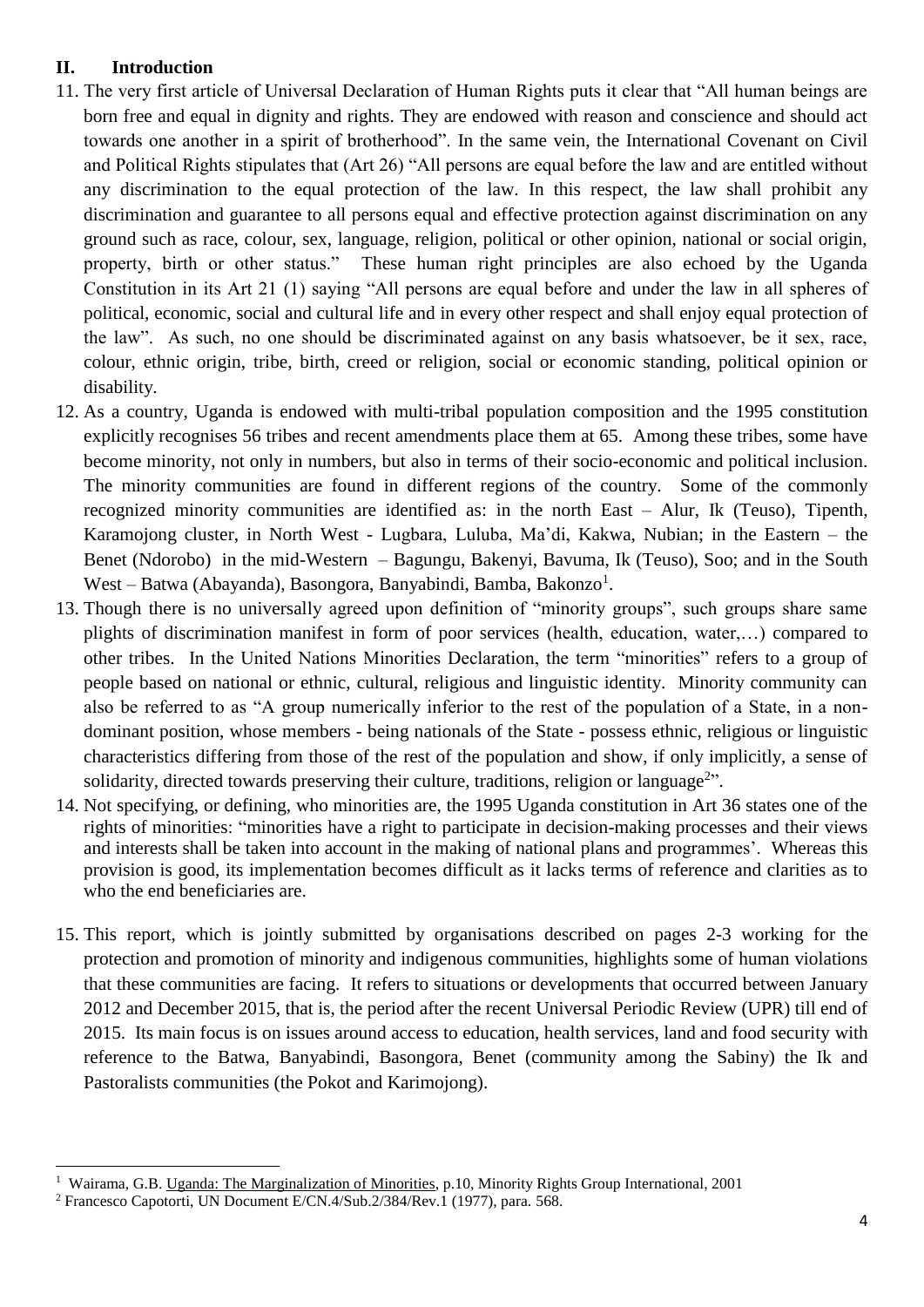#### **III. Legal and Policy Framework**

- 16. In addition to the Constitution and other domestic laws, Uganda committed to respecting human rights of her citizens in accordance with other regional and international human right treaties which it ratified. Among these are:
	- a. African Charter on Human and Peoples" Rights 1986
	- b. International Covenant on Economic, Social and Cultural Rights 1987
	- c. International Covenant on Civil and Political Rights 1995
	- d. Convention on the Elimination of All Forms of Racial Discrimination 1986
	- e. Convention on the Elimination of All Forms of Discrimination against Women 1985
- 17. However, there have been inequalities among various communities in Uganda stemming from lack of mechanisms to ensure all citizens enjoy government services evenly. The most victim communities have been minorities who lag behind as far as development programmes are concerned. Historically ethnic minorities, like the Batwa, Basongora, Banyabindi, the Benet and the Ik in Uganda continue to suffer, disempowerment and discrimination on economic, social and cultural grounds. Their livelihood is threatened mainly by the dwindling access they have to land and natural resources on which they depend either as pastoralists or as hunt-gatherers.
- 18. The 1995 Uganda constitution, in its art 30, guarantees the right to education for all persons. Programmes on Universal Primary Education (UPE), Universal Secondary Education (USE) and Uganda Post-Primary Education and Training (UPPET) have been emphasized under the Vision 2040 and the National Development Plan I and II. These are opportunities for addressing disparity in access to education, exclusion and achieving higher education for ethnic minority. Whereas no direct exclusion exist for ethnic minority from accessing these programmes. Little has been done to guarantee special consideration for ethnic minority youth and children to access these programmes and because of lack of adequate representation and participation in decision making levels, the ethnic minorities especially the Batwa and Benet have not adequately benefited from the programmes.
- 19. The Land Act of 1998, the Uganda Wildlife Act 1996, and the National Environment Statute of 1995 protect customary interests in land and traditional uses of forests. However, these laws also have claw backs; they authorize the government to exclude human activities in any forest area by declaring it a protected forest or National Park, within which activities are regulated, thus nullifying the full customary land rights of indigenous minority peoples.
- 20. The National Land Policy 2013, elaborately recognises the vulnerability of ethnic minorities and indigenous pastoralists and recognises that land rights of pastoral communities will be guaranteed and protected by the State; (i) ensure that pastoral lands are held, owned and controlled by designated pastoral communities as common property under customary tenure. The policy further provides for protection of pastoral lands from indiscriminate appropriation by individuals or corporate institutions under the guise of investment and considers land swapping, resettlement or compensation for pastoral communities displaced by government from their ancestral lands. The policy also calls for government to redress the rights of ethnic minorities in natural habitats and to take measures to establish regulations by Statutory Instrument to: recognize land tenure rights of minorities in ancestral lands; document and protect such de facto occupation rights against illegal evictions or displacements; consider land swapping or resettlement or compensation in the event of expropriation of ancestral land of minorities for preservation or conservation purposes; set terms and conditions for displacement of minorities from their ancestral lands in the interest of conservation or natural resources extraction. Largely the Land policy remains unimplemented in these areas.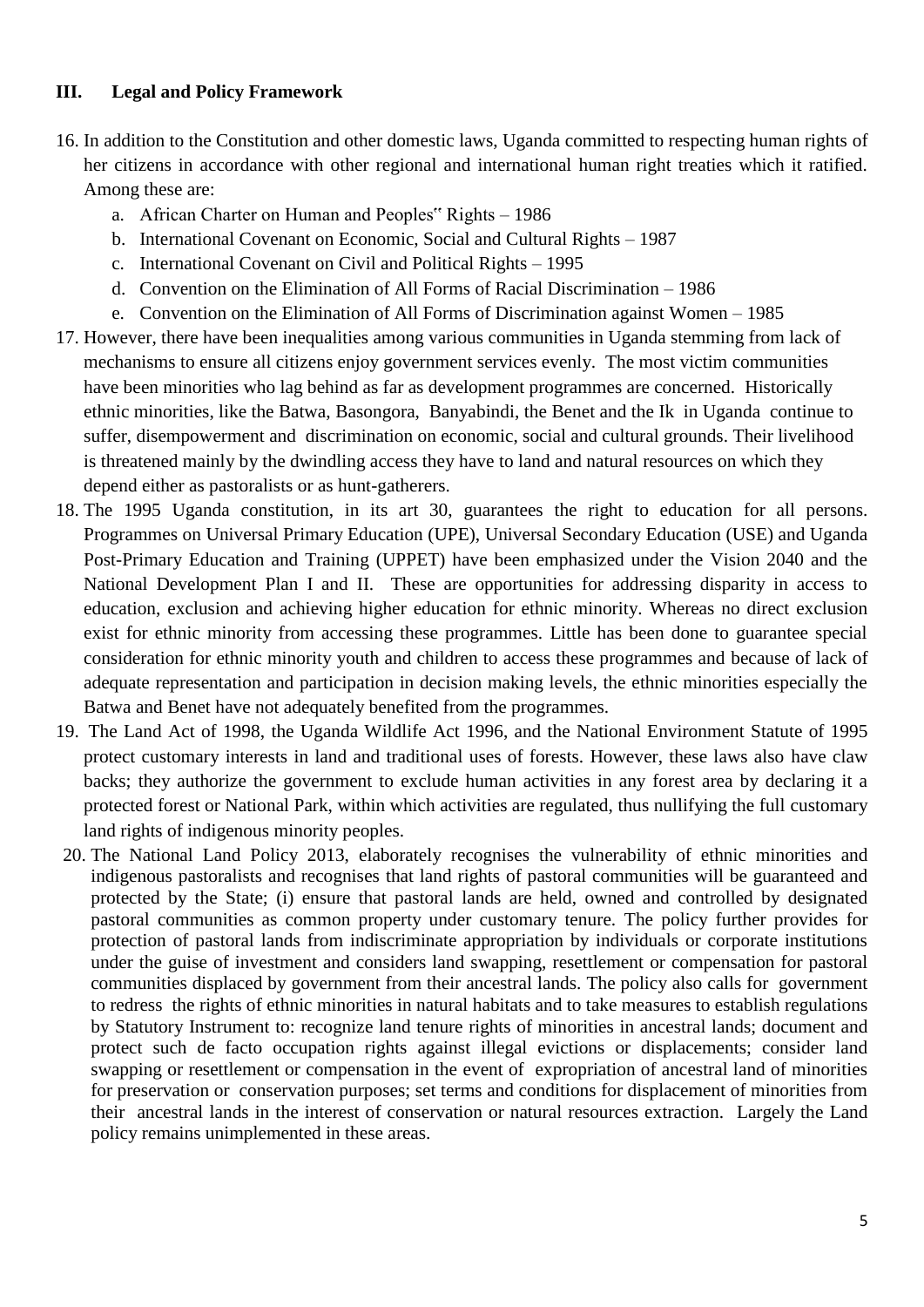# **IV. Current Situation on access to service delivery by Minority and Indigenous Groups in Uganda**

# 21. **Health:**

- 21.1.Government programmes have ensured free medicines and anti-retroviral drugs for people living with HIV (PLHIVs) are available in most health centres, but ethnic minority access to such services are limited by discrimination by health service providers, lack of awareness and long distance to these health facilities and lack of participation and representation of ethnic minorities in local decisionmaking platforms.
- 21.2.The government has also established Health Unit Management Committees (HUMCs) which comprise of health unit staff and selected community members, and are supposed to have quarterly meetings with the District Health Officer (DHO) to give feedback on medical issues for the vulnerable groups. However, the status report from the Equal Opportunity Commission, 2013 notes lack of meeting for such committees due to limited funds. Additionally despite readily available health centre units across the country, Equal Opportunity Commission report found that it is difficult to get attention, leave alone treatment if one did not know any of the service providers. This is even difficult for ethnic minority like the Batwa and Benet who are stigmatized as backward and dirty and therefore excluded.

#### **22. General access to services**

22.1.Minorities and indigenous communities have minimal access to socio-economic programmes due to their historical background and way of life. The National Development Plan (NDP) and The Social Development Strategic Investment Plan (SDIP) addresses major challenges of inequality, inequity, exclusion, unemployment and low productivity among the poor and vulnerable communities including ethnic minorities. However, lack of specific attention to disaggregated data and data analysis by ethnic minority has made it difficult to determine minorities access to services and help government programmes reach out to their communities in the spirit of the affirmative action espoused in the 1995 Constitution. Government tendency of generalizing ethnic minority issues under marginalized groups has made it difficult to guarantee government accountability to ethnic minority access to equitable service delivery and reinforced their exclusion.

#### 23. **Education**

- **22.1.** The ethnic minority and indigenous pastoralists are found in the remotest parts of the country. The schools available are universal primary free schools. These are often characterized by poor quality, in some cases lack of infrastructure, teachers and children of ethnic minority have to trek long distances to reach these schools. For example the Batwa who live at the peripheral of other communities walk long distances to access schools. Whereas this also applicable to other marginalized communities, the ethnic minority like the Batwa and the Benet are disproportionately affected.
- **22.2.** Apart from general education programmes like Universal Primary Education (UPE), Universal Secondary Education (USE) and Uganda Post-Primary Education and Training (UPPET), government has not taken any special measures to uplift the education levels of the minority and indigenous peoples. This has been left in the hands of NGOs such as AICM and UOBDU in Kabale and Kisoro districts and BDP in Kanungu in the case of Batwa for example.
- **22.3.** The historical rampant poverty among minority and indigenous peoples emanating from lack of land limiting economic opportunities has negatively affected their education. Children of ethnic minorities like Batwa do not attend school regularly and experience high school dropout rates since they cannot afford the cost of education such as school uniform, scholastic materials among others. Lack of income make it impossible for minority peoples to afford quality education majorly offered in private schools concentrated in urban areas and very expensive. Tuition fees for higher institutions like universities and colleges are considerably too high to be afforded by already poverty stricken Batwa and Benet parents.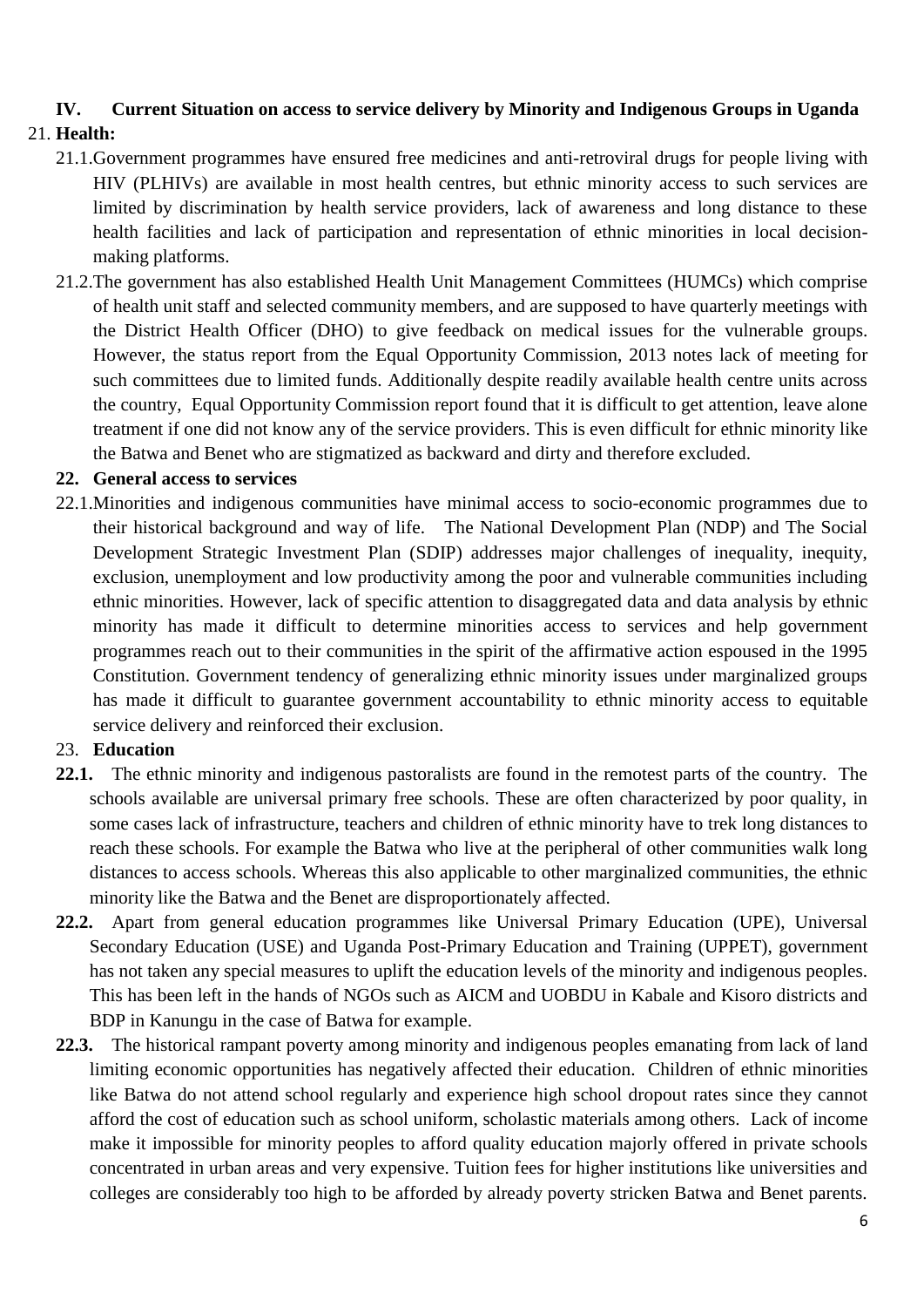This is worsened by the fact that parents can't provide food for their children. In such circumstances, majority of them do not complete education level hence becoming victims of child labour in search of a better life, or resorting to early marriages for girls.

**22.4.** The current primary school curriculum is designed in such a way that the language of the majority community is taught at the detriment of the language spoken by minority hence depriving children of fully learning their mother tongues. This kind of forced assimilation is experienced, for example, by the Ik (language not written) in Kaabong district, and Basongora in Kasese district who taight Karimojong instead of Ik and Lukozo instead of Rusongora their mother tongues respectively.

## **23. Health**

- **23.1.** Although all communities in Uganda access available health services without discrimination, notably there is limited statistics on the levels of access and use of health services by ethnic minorities. No disaggregated data on access to health services by ethnic minorities is readily available to inform planning of health programmes. Given their locality and peculiar circumstances, ethnic minorities like the Benet and Batwa access to health services have been regarded as appalling. The Equal Opportunity Commission's Status Report 2013 indicates that in many cases, members of ethnic minorities rely on their traditional knowledge of medicinal herbs. The report further states that ethnic minority groups are often not planned for in the public health system and the situation on infant mortality rates and life expectancy remain worse in the face of the already challenging situation at country levels (EOC Status report 2013)
- **23.2.** After trailing for long distances, minority and indigenous peoples access same health facilities with the majority communities. The Benet who are still squatting on the national park land face a somewhat peculiar challenges since no health facilities can be constructed on such land. They have to go down mountain for health services which poses a great risk in case of emergencies such maternal related services or epidemic outbreak.
- 22.2. In some health centres, the minority and indigenous peoples face a number of problems where health workers exhibit negative attitude towards them, most especially describing them as dirty. As minority and indigenous peoples' health facilities are mostly located in remote areas without enough drugs, they find it difficult to buy drug for themselves from private drug shops due to poverty.

## **23. Land**

- 23.1. Land as a natural resource is very important for incomes for majority rural populations. Most of the minority and indigenous peoples were evicted from their ancestral land with an aim of creating national parks. In this process, the principles of meaningful consultation, participation and prior and free consent were never applied to these communities. This resulted into persistent landlessness, extreme poverty conditions, isolation, exclusion and discrimination affecting their economic livelihoods and social cultural lifestyles. These communities live as squatters on other peoples land, for example, some Batwa in Kisoro and Kabale, Banyabindi in Kasese and Benet on land belonging to Mt Elgon National Park. They do not have land they can call their own for setting up their homestead, grazing their animals and growing crops.
- 23.2. In areas such as Kabale, Kisoro and Kanungu, NGOs and churches have tried to resettle the evicted minority and indigenous communities by buying land for them. In some others, government has also tried but on a slow pace leaving a number of minority and indigenous communities living miserably in a squatting / camp-like conditions. .
- 23.3. Another category of indigenous community affected by creation of national parks is "Pastoral communities". The 2013 National Land Policy recognizes that pastoral communities have been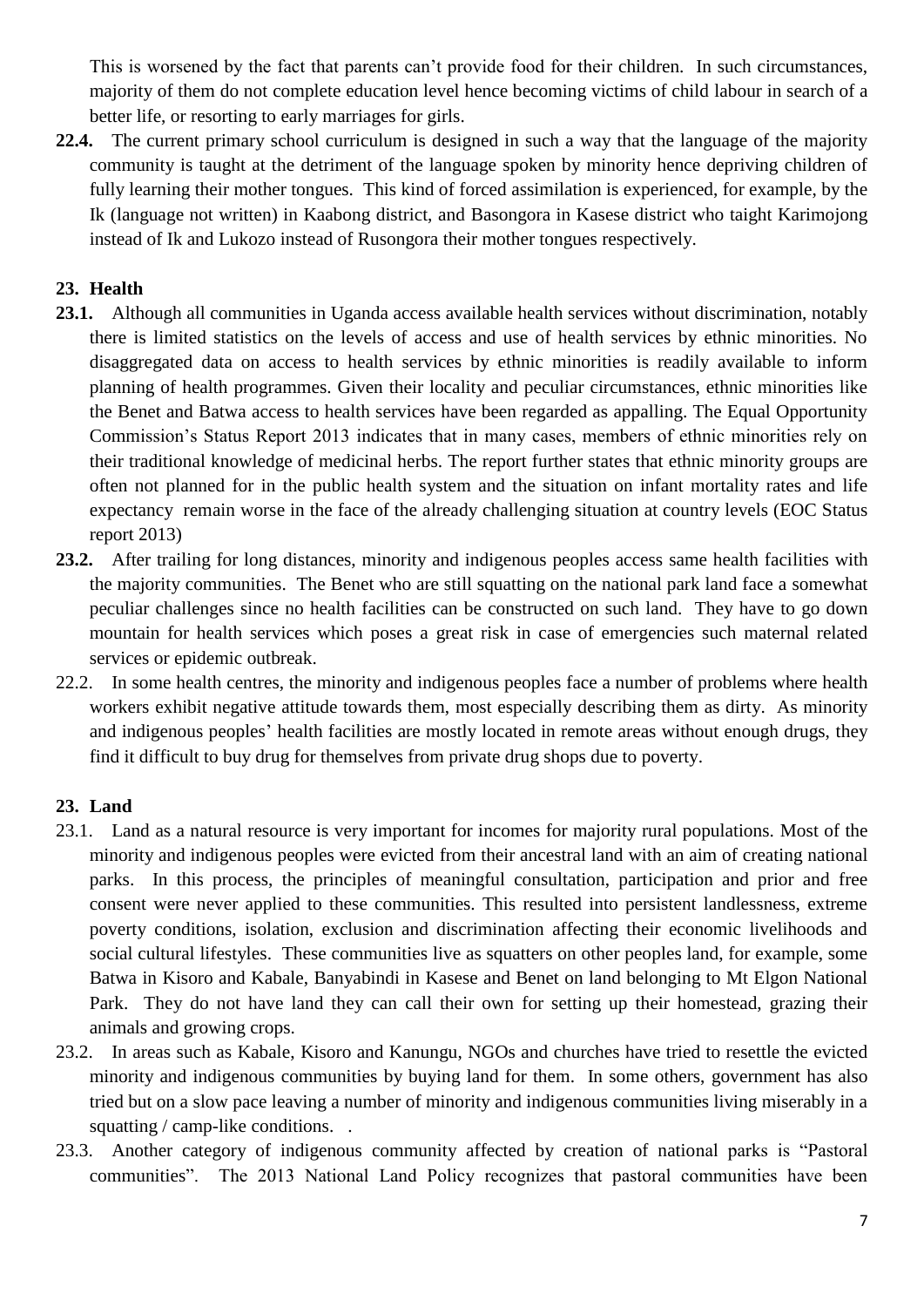disadvantaged through loss of "land rights to conservation projects, mainly national parks and other government projects including government ranches and oil and gas exploration. This has led to depletion of their resources or landlessness. Privatisation of communal grazing lands and other pastoral resources has forced some pastoral communities and ethnic minorities to invade other people's lands causing tension and conflicts or to encroach on protected areas in their neighbourhood."

23.4. Food security in the rural context is largely related to land. Minority peoples are able body people who can work to so as to put food on the table. However, due to landlessness or having small plots of land, they cannot produce enough. In most cases, they can only afford one meal a day, or go without meal at times. Due to lack of land, they are compelled to work for food from their neighbouring majority communities. The little produced is of poor quality therefore exposing them to malnutrition cases and other related diseases.

### 24. **Social, Economic and Political Tension and Conflicts among ethnic communities**

24.1. Ethnic tribes mainly in the Rwenzori Region and to some extent in Acholi region (clashes between Amuru and Adjumani districts in 2014 and 2015) and Bunyoro Region (Buliisa clashes between the pastoralists and indigenous forming communities in 2015) have experienced ethnic driven tension triggered by struggle over land ownership, cultural and linguistic identity (the Basongora, Banyabindi, Bamba and Bakonzo) and political participation, equal access to employment and economic opportunities. For example about 90 people were killed in the Rwenzori ethnic driven clashes in 2014, similar clashes happened in 2015. Tension in the Rwenzori region to date is mounting with highly likelihood of deteriorating into serious clashes in future.

### 25. **Recommendations**

- 25.1. Government should fully acknowledge the historical injustice faced by the Indigenous Peoples and adopt appropriate national legislation and policy to address the landlessness, marginalization, and discrimination caused by the creation of conservation areas;
- 25.2. Government should establish a database of all ethnic minority communities countrywide to allow proper planning for them.
- 25.3. Government under the Bureau of Statistics should support the Equal Opportunity Commission to develop clear indicators for gathering disaggregated data that captures the status of minority and indigenous peoples in Uganda mainly in the area of access to quality, affordable and equal health care, education, housing, arable lands and food security.
- 25.4. Government must pay prompt, adequate and fair compensation to ethnic minority groups that are displaced from their ancestral lands by government action including the exploitation of extractives. This should put into context measures to compensate those ethnic minorities (the Batwa and Benet) that have in the past been forcefully driven off their ancestral lands for preservation or conservation purposes.
- 25.5. Government should fast-track the resettlement process of all indigenous communities who were evicted from their ancestral lands so that they can fully engage themselves in income generating activities.
- 25.6. Government, through ministry of education, should come up with an inclusive curriculum that takes care of minority communities' languages in primary schools and address affordability and equal access challenges in access to education by ethnic minorities.